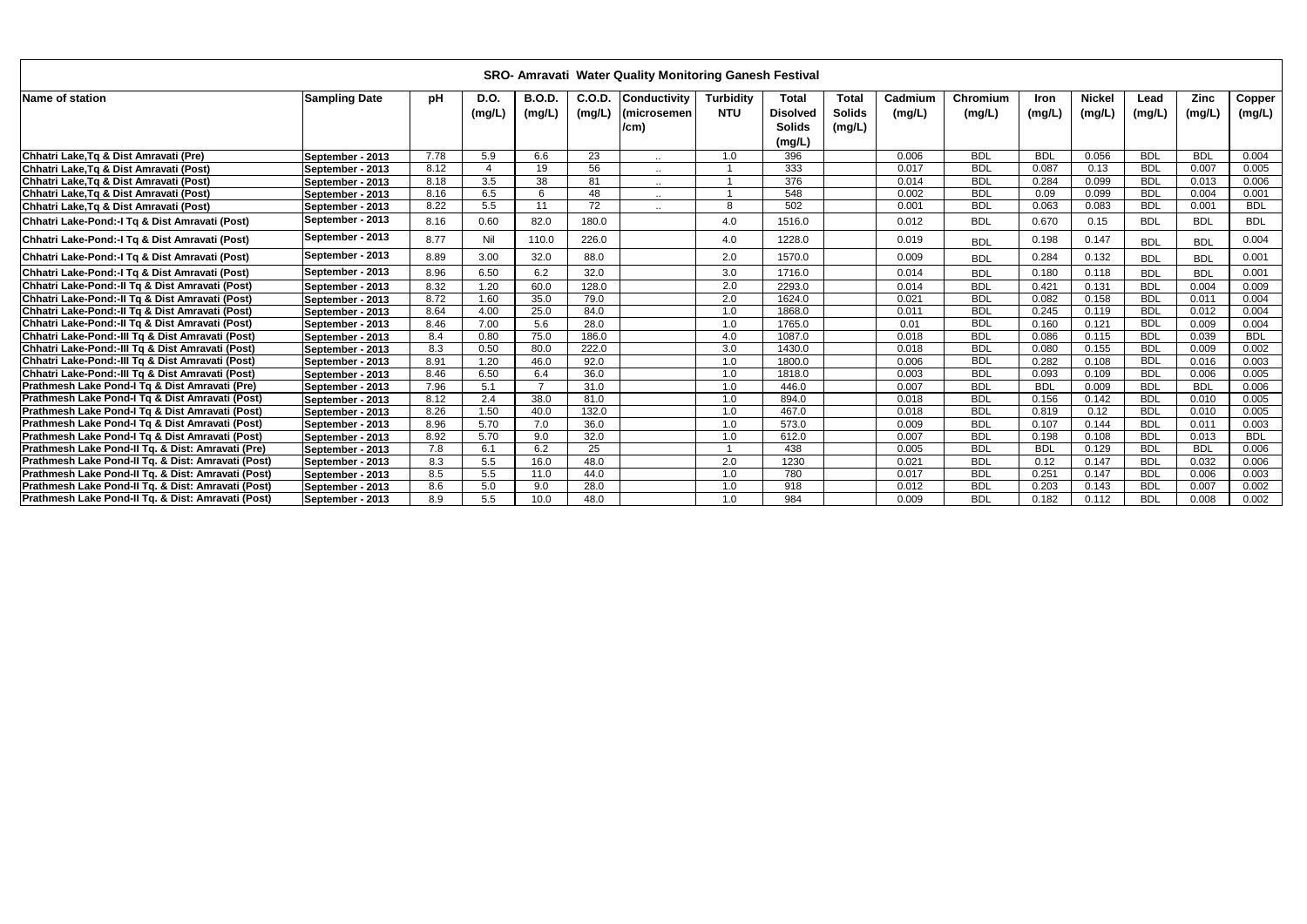| Name of station                                                                      | <b>Sampling Date</b> | pH   | <b>D.O.</b>    | <b>B.O.D.</b>  | C.O.D. | <b>Conductivit</b> | <b>Turbidity</b> | <b>Total</b>    | <b>Total</b>  | Cadmiu | Chromi     | Iron   | <b>Nickel</b> | Lead      | <b>Zinc</b> | Copper     |
|--------------------------------------------------------------------------------------|----------------------|------|----------------|----------------|--------|--------------------|------------------|-----------------|---------------|--------|------------|--------|---------------|-----------|-------------|------------|
|                                                                                      |                      |      | (mg/L)         | (mg/L)         | (mg/L) |                    | <b>NTU</b>       | <b>Disolved</b> | <b>Solids</b> | m      | um         | (mg/L) | (mg/L)        | (mg/L)    | (mg/L)      | (mg/L)     |
|                                                                                      |                      |      |                |                |        | (microseme         |                  | <b>Solids</b>   | (mg/L)        | (mg/L) | (mg/L)     |        |               |           |             |            |
|                                                                                      |                      |      |                |                |        | $n/cm$ )           |                  | (mg/L)          |               |        |            |        |               |           |             |            |
| Ganesh Mandir Lake Water at Vadgaon, Tal.Hatkanangle,                                | September - 2013     | 7.94 | 6.8            | 3              | 12     |                    | 0.062            | 109             |               | 0.06   | <b>BDL</b> | 0.03   | <b>BDL</b>    | <b>NA</b> | 0.23        | <b>BDL</b> |
| Dist. Kolhapur (Pre)                                                                 |                      |      |                |                |        |                    |                  |                 |               |        |            |        |               |           |             |            |
| Ganesh Mandir Lake Water at Vadgaon, Tal.Hatkanangle,                                | September - 2013     | 7.83 | 6.7            | 3.2            | 28     |                    | 0.326            | 129             |               | 0.23   | <b>BDL</b> | 0.2    | <b>BDL</b>    | <b>NA</b> | 0.42        | <b>BDL</b> |
| Dist. Kolhapur (Mid)                                                                 |                      |      |                |                |        |                    |                  |                 |               |        |            |        |               |           |             |            |
| Ganesh Mandir Lake Water at Vadgaon, Tal.Hatkanangle,                                | September - 2013     | 8.77 | 6              | 3.6            | 36     |                    | 0.042            | 119             |               | 0.29   | <b>BDL</b> | 0.57   | 0.76          | NA        | 0.85        | 0.039      |
| Dist. Kolhapur (Post)                                                                |                      |      |                |                |        |                    |                  |                 |               |        |            |        |               |           |             |            |
| Well Water near composting site at Jaysingpur,                                       | September - 2013     | 7.95 | 7.2            | 2.8            | 8      |                    | 0.048            | 121             |               | 0.09   | <b>BDL</b> | 0.02   | <b>BDL</b>    | <b>NA</b> | 0.24        | BDL        |
| Tal.Hatkanangle, Dist. Kolhapur (Pre)                                                |                      |      |                |                |        |                    |                  |                 |               |        |            |        |               |           |             |            |
| <b>Well Water near composting site at Jaysingpur,</b>                                | September - 2013     | 7.88 | 6.6            | $\overline{3}$ | 20     |                    | 0.276            | 131             |               | 0.3    | <b>BDL</b> | 0.06   | 0.2           | <b>NA</b> | 0.67        | <b>BDL</b> |
| Tal.Hatkanangle, Dist. Kolhapur (Mid)                                                |                      |      |                |                |        |                    |                  |                 |               |        |            |        |               |           |             |            |
| Well Water near composting site at Jaysingpur,                                       | September - 2013     | 8.94 | $6.2$          | 3.4            | 32     |                    | 0.182            | 126             |               | 0.75   | <b>BDL</b> | 1.07   | 0.7           | <b>NA</b> | 0.86        | 0.049      |
| Tal.Hatkanangle, Dist. Kolhapur (post)                                               |                      |      |                |                |        |                    |                  |                 |               |        |            |        |               |           |             |            |
| Krishna river water sample at pump house, Jaysingpur,                                | September - 2013     | 7.98 | 7.3            | 2.6            | 4      |                    | 0.032            | 185             |               | 0.05   | <b>BDL</b> | 0.21   | <b>BDL</b>    | <b>NA</b> | 0.09        | <b>BDL</b> |
| Tal.Hatkanangle (Pre)                                                                |                      |      |                |                |        |                    |                  |                 |               |        |            |        |               |           |             |            |
| Krishna river water sample at pump house, Jaysingpur,                                | September - 2013     | 8.22 | 6.7            | 3              | 16     |                    | 0.026            | 195             |               | 0.16   | <b>BDL</b> | 0.43   | 0.5           | NA        | 0.88        | 0.18       |
| Tal.Hatkanangle (Mid)                                                                |                      |      |                |                |        |                    |                  |                 |               |        |            |        |               |           |             |            |
| Krishna river water sample at pump house, Jaysingpur,                                | September - 2013     | 8.77 | 6.6            | 3.2            | 24     |                    | 0.024            | 185             |               | 0.24   | 0.07       | 1.05   | 0.55          | <b>NA</b> | 0.95        | 0.42       |
| Tal.Hatkanangle (Post)<br>Bhiarwadi vat water sample at Kurundwad, Tal.Shirol,       | September - 2013     | 7.94 | 7.3            | 2.6            |        |                    | 0.032            | 135             |               | 0.07   | <b>BDL</b> | 0.08   | <b>BDL</b>    | <b>NA</b> | 0.14        | BDL        |
| Kolhapur (Pre)                                                                       |                      |      |                |                |        |                    |                  |                 |               |        |            |        |               |           |             |            |
| Bhiarwadi vat water sample at Kurundwad, Tal.Shirol,                                 | September - 2013     | 7.85 | 6.9            | $\overline{3}$ | 12     |                    | 0.046            | 155             |               | 0.21   | <b>BDL</b> | 0.14   | 0.19          | <b>NA</b> | 0.17        | 0.01       |
| Kolhapur (Mid)                                                                       |                      |      |                |                |        |                    |                  |                 |               |        |            |        |               |           |             |            |
| Bhiarwadi vat water sample at Kurundwad, Tal.Shirol,                                 | September - 2013     | 8.59 | 6.6            | 3.2            | 24     |                    | 0.038            | 160             |               | 0.46   | <b>BDL</b> | 0.44   | 0.99          | <b>NA</b> | 0.33        | 0.05       |
| Kolhapur (Post)                                                                      |                      |      |                |                |        |                    |                  |                 |               |        |            |        |               |           |             |            |
| River Panchganga water sample at Ganpati Ghat                                        | September - 2013     | 7.96 | 6.9            | 3              | 12     |                    | 0.062            | 119             |               | 0.02   | <b>BDL</b> | 0.02   | <b>BDL</b>    | <b>NA</b> | 0.06        | <b>BDL</b> |
| Ichalkaranji, Tal.Hatkanangle (pre)                                                  |                      |      |                |                |        |                    |                  |                 |               |        |            |        |               |           |             |            |
| River Panchganga water sample at Ganpati Ghat<br>Ichalkaranji, Tal.Hatkanangle (Mid) | September - 2013     | 8.11 | 6.7            | 3.2            | 24     |                    | 0.086            | 109             |               | 0.11   | <b>BDL</b> | 0.47   | <b>BDL</b>    | <b>NA</b> | 0.04        | <b>BDL</b> |
| River Panchganga water sample at Ganpati Ghat                                        | September - 2013     | 8.54 | 5.9            | 3.6            | 40     |                    | 0.088            | 110             |               | 0.18   | 0.08       | 1.08   | 0.45          | <b>NA</b> | 0.16        | 0.06       |
| Ichalkaranji, Tal.Hatkanangle (Post)                                                 |                      |      |                |                |        |                    |                  |                 |               |        |            |        |               |           |             |            |
| Dudhganga river water at NH-4 Highway near Bridge Kagal, September - 2013            |                      | 7.99 | 6.9            | 3              | 12     |                    | 0.066            | 192             |               | 0.07   | <b>BDL</b> | 0.11   | <b>BDL</b>    | <b>NA</b> | 0.19        | BDL        |
| Tal. Kagal (Pre)                                                                     |                      |      |                |                |        |                    |                  |                 |               |        |            |        |               |           |             |            |
| Dudhganga river water at NH-4 Highway near Bridge Kagal, September - 2013            |                      | 8.14 | 6.7            | 3.2            | 16     |                    | 0.068            | 182             |               | 0.34   | <b>BDL</b> | 0.22   | 0.18          | NA        | 0.42        | 0.01       |
| Tal. Kagal (Mid)                                                                     |                      |      |                |                |        |                    |                  |                 |               |        |            |        |               |           |             |            |
| Dudhganga river water at NH-4 Highway near Bridge Kagal, September - 2013            |                      | 8.66 | 6.3            | 3.4            | 16     |                    | 0.072            | 142             |               | 0.43   | <b>BDL</b> | 0.39   | 1.36          | <b>NA</b> | 1.27        | 0.04       |
| Tal. Kagal (Post)                                                                    |                      |      |                |                |        |                    |                  |                 |               |        |            |        |               |           |             |            |
| Hiryankeshi river water sample at Hirnyakeshi river Ghat,                            | September - 2013     | 8.09 | 7.2            | 2.8            | 8      |                    | 0.064            | 110             |               | 0.06   | <b>BDL</b> | 0.21   | <b>BDL</b>    | <b>NA</b> | <b>BDL</b>  | BDL        |
| Gadhinglaj, (Pre)                                                                    |                      |      |                |                |        |                    |                  |                 |               |        |            |        |               |           |             |            |
| Hiryankeshi river water sample at Hirnyakeshi river Ghat,                            | September - 2013     | 7.98 | 6.8            | $\overline{3}$ | 16     |                    | 0.066            | 120             |               | 0.32   | <b>BDL</b> | 0.45   | <b>BDL</b>    | <b>NA</b> | 0.09        | 0.01       |
| Gadhinglaj, (Mid)                                                                    |                      |      |                |                |        |                    |                  |                 |               |        |            |        |               |           |             |            |
| Hiryankeshi river water sample at Hirnyakeshi river Ghat,                            | September - 2013     | 8.55 | 6.7            | 3.2            | 24     |                    | 0.068            | 128             |               | 0.74   | <b>BDL</b> | 0.84   | 0.08          | <b>NA</b> | 0.16        | 0.06       |
| Gadhinglaj, (Post)                                                                   |                      |      |                |                |        |                    |                  |                 |               |        |            |        |               |           |             |            |
| Vedganga river water sample at Murgud near bridge,                                   | September - 2013     | 8.06 | 7.3            | 2.6            | Δ      |                    | 0.038            | 98              |               | 0.12   | <b>BDL</b> | 0.01   | <b>BDL</b>    | <b>NA</b> | <b>BDL</b>  | BDL        |
| Murgud, Tal.Kagal (Pre)                                                              |                      |      | $\overline{7}$ |                |        |                    |                  | 108             |               |        |            |        |               | <b>NA</b> |             |            |
| Vedganga river water sample at Murgud near bridge,<br>Murgud, Tal.Kagal (Mid)        | September - 2013     | 8.14 |                | 2.8            | 12     |                    | 0.042            |                 |               | 0.42   | <b>BDL</b> | 0.21   | <b>BDL</b>    |           | 0.14        | <b>BDL</b> |
| Vedganga river water sample at Murgud near bridge,                                   | September - 2013     | 8.5  | 6.6            | 3.2            | 28     |                    | 0.036            | 118             |               | 0.72   | <b>BDL</b> | 0.24   | 1.09          | <b>NA</b> | 0.37        | 0.055      |
| Murgud, Tal.Kagal (Post)                                                             |                      |      |                |                |        |                    |                  |                 |               |        |            |        |               |           |             |            |

**SRO- Kolhapur Water Quality Monitoring Ganesh Festival**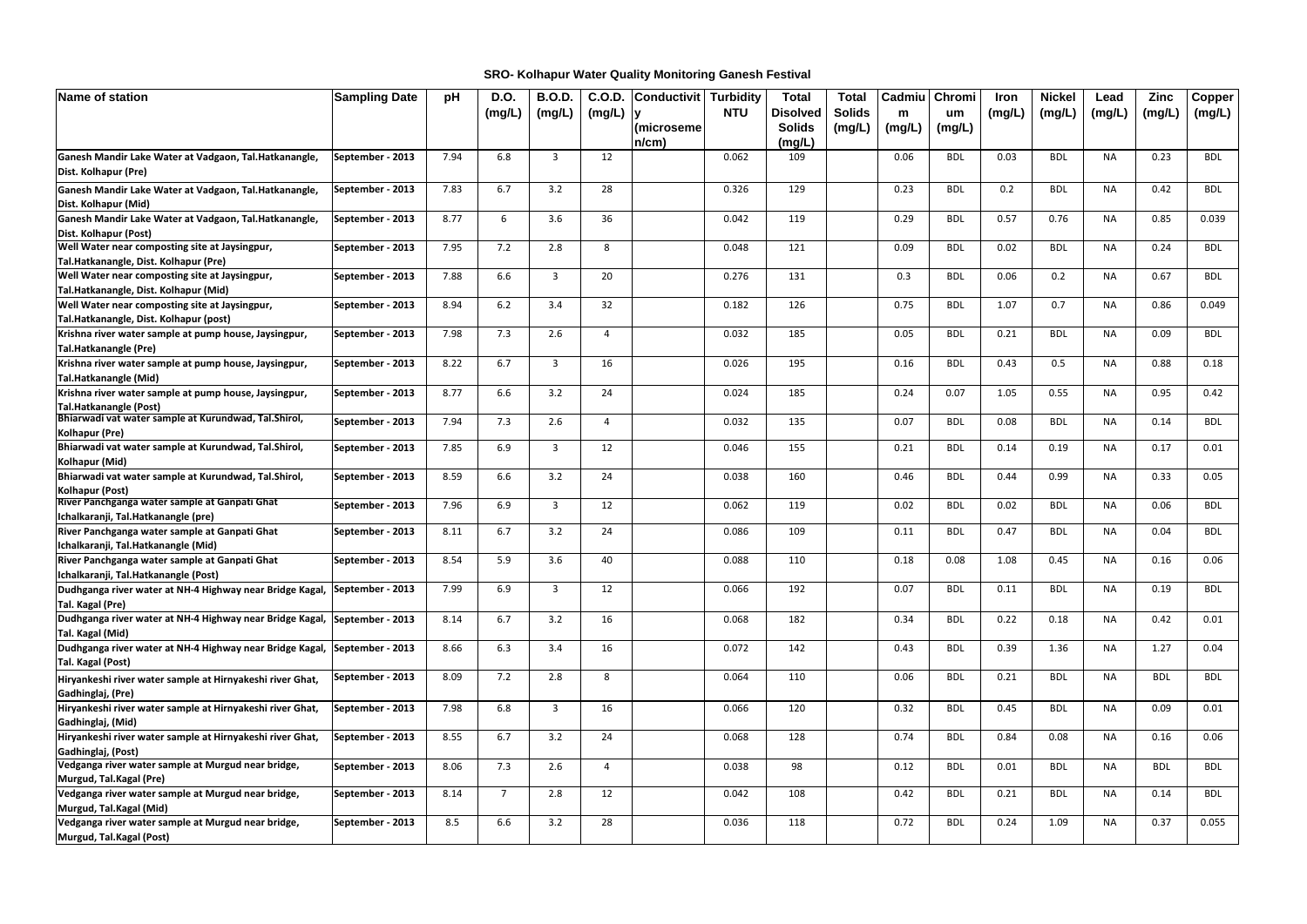| Kotitirth lake water sample, Swami Samarth Temple,<br>Kolhapur (pre)              | September - 2013 | 8.14 | 7.1   | 2.8 | 12 <sup>2</sup> | 0.036 | 543  | 0.14       | <b>BDL</b> | 0.07 | <b>BDL</b> | <b>NA</b> | 0.07  | <b>BDL</b> |
|-----------------------------------------------------------------------------------|------------------|------|-------|-----|-----------------|-------|------|------------|------------|------|------------|-----------|-------|------------|
| Kotitirth lake water sample, Swami Samarth Temple,<br>Kolhapur (Mid)              | September - 2013 | 8.23 | 6.7   | 3.2 | 28              | 0.028 | 523  | 0.21       | <b>BDL</b> | 0.12 | 0.14       | NA        | 0.66  | 0.01       |
| Kotitirth lake water sample, Swami Samarth Temple,<br>Kolhapur (Post)             | September - 2013 | 8.72 | 6.3   | 3.4 | 36              | 0.032 | 487  | 0.28       | <b>BDL</b> | 0.17 | 1.09       | <b>NA</b> | 0.079 | 0.07       |
| Irani Khan water sample kolhapur, Krusher Chowk (Pre)                             | September - 2013 | 8.16 | 7.2   | 2.8 | 12              | 0.962 | 1287 | 0.05       | <b>BDL</b> | 0.06 | <b>BDL</b> | <b>NA</b> | 0.05  | <b>BDL</b> |
| Irani Khan water sample kolhapur, Krusher Chowk (Mid)                             | September - 2013 | 7.86 | 6.6   | 3   | 20              | 0.988 | 1308 | 0.17       | <b>BDL</b> | 0.36 | 0.3        | NA        | 0.13  | <b>BDL</b> |
| Irani Khan water sample kolhapur, Krusher Chowk (Post)                            | September - 2013 | 8.4  | 6.3   | 3.4 | 32              | 0.976 | 1190 | 0.24       | <b>BDL</b> | 0.57 | 1.6        | <b>NA</b> | 0.047 | 0.07       |
| Rankala Lake water Sample, Kolhapur, Raj Ghat (Pre)                               | September - 2013 | 8.21 | 6.9   | 3   | 12              | 0.046 | 382  | 0.07       | <b>BDL</b> | 0.09 | <b>BDL</b> | <b>NA</b> | 0.02  | <b>BDL</b> |
| Rankala Lake water Sample, Kolhapur, Raj Ghat (Mid)                               | September - 2013 | 7.48 | 6.6   | 3.2 | 24              | 0.038 | 287  | 0.4        | BDL        | 0.14 | 0.36       | NA        | 0.08  | 0.02       |
| Rankala Lake water Sample, Kolhapur, Raj Ghat (Post)                              | September - 2013 | 8.72 | 6.2   | 3.4 | 32              | 0.042 | 267  | 0.7        | <b>BDL</b> | 0.63 | 0.57       | <b>NA</b> | 0.64  | 0.07       |
| Panchganga river water sample at Panchganga Ghat,<br>Kolhapur, Gapati Ghat (Pre)  | September - 2013 | 8.19 | 6.9   | 3   | 16              | 0.038 | 157  | 0.08       | <b>BDL</b> | 0.03 | <b>BDL</b> | <b>NA</b> | 0.07  | <b>BDL</b> |
| Panchganga river water sample at Panchganga Ghat,<br>Kolhapur, Gapati Ghat (Mid)  | September - 2013 | 8.13 | 6.3   | 3.4 | 28              | 0.046 | 142  | 0.22       | <b>BDL</b> | 0.15 | 0.02       | <b>NA</b> | 0.84  | 0.02       |
| Panchganga river water sample at Panchganga Ghat,<br>Kolhapur, Gapati Ghat (Post) | September - 2013 | 8.58 | 6     | 4   | 32              | 0.048 | 140  | 0.11       | <b>BDL</b> | 0.42 | 0.76       | <b>NA</b> | 0.98  | 0.08       |
| Panchganga river water sample at Rajaram Bandhara (Pre) September - 2013          |                  | 8.06 | 7.2   | 2.8 | 12              | 0.039 | 278  | 0.13       | <b>BDL</b> | 0.03 | <b>BDL</b> | <b>NA</b> | 0.08  | <b>BDL</b> |
| Panchganga river water sample at Rajaram Bandhara (Mid) September - 2013          |                  | 8.35 | 6.7   | 3   | 16              | 0.052 | 203  | 0.37       | <b>BDL</b> | 0.18 | <b>BDL</b> | <b>NA</b> | 0.09  | 0.02       |
| Panchganga river water sample at Rajaram Bandhara (Post) September - 2013         |                  | 8.31 | 6.5   | 3.2 | 20              | 0.05  | 213  | 0.89       | <b>BDL</b> | 0.48 | 0.6        | <b>NA</b> | 0.53  | 0.11       |
| Kadavi River water at Kadvi Bandhara, Malkapur,<br>Tal.Panhala (Pre)              | September - 2013 | 7.38 | 7.3   | 2.8 | 4               | 0.92  | 112  | 0.05       | <b>BDL</b> | 0.53 | <b>BDL</b> | <b>NA</b> | 0.08  | <b>BDL</b> |
| Kadavi River water at Kadvi Bandhara, Malkapur,<br><b>Tal.Panhala (Mid)</b>       | September - 2013 | 8.21 | 6.8   | 3.6 | 16              | 0.086 | 129  | 0.18       | BDL        | 0.82 | 0.09       | <b>NA</b> | 0.16  | <b>BDL</b> |
| Kadavi River water at Kadvi Bandhara, Malkapur,<br>Tal.Panhala (Post)             | September - 2013 | 8.29 | $6.2$ | 4   | 28              | 0.068 | 134  | 0.21       | <b>BDL</b> | 0.99 | 0.44       | NA        | 0.4   | 0.38       |
| Shahali river water Shahali Bandhara, Malkapur,<br>Tal.Panhala (Pre)              | September - 2013 | 7.64 | 7.2   | 2.8 | $\Delta$        | 0.072 | 108  | <b>BDL</b> | <b>BDL</b> | 0.01 | <b>BDL</b> | <b>NA</b> | 0.05  | <b>BDL</b> |
| Shahali river water Shahali Bandhara, Malkapur,<br>Tal.Panhala (Mid)              | September - 2013 | 8.02 | 6.8   | 3   | 12              | 0.076 | 118  | 0.28       | <b>BDL</b> | 0.28 | <b>BDL</b> | <b>NA</b> | 0.12  | <b>BDL</b> |
| Shahali river water Shahali Bandhara, Malkapur,<br>Tal.Panhala (Post)             | September - 2013 | 8.49 | 6.7   | 3.2 | 24              | 0.072 | 128  | 0.98       | <b>BDL</b> | 0.43 | 0.38       | <b>NA</b> | 0.36  | 0.049      |
| Khokad well water at Panhala (Pre)                                                | September - 2013 | 7.92 | 6.8   | 3   | 8               | 0.066 | 110  | 0.03       | <b>BDL</b> | 0.11 | <b>BDL</b> | <b>NA</b> | 0.08  | <b>BDL</b> |
| Khokad well water at Panhala (Mid)                                                | September - 2013 | 7.98 | 6.7   | 3   | 20              | 0.068 | 120  | 0.2        | <b>BDL</b> | 0.98 | 0.04       | <b>NA</b> | 0.18  | <b>BDL</b> |
| Khokad well water at Panhala (Post)                                               | September - 2013 | 8.37 | 6.3   | 3.4 | 32              | 0.072 | 138  | 0.25       | 0.05       | 0.49 | 0.37       | ΝA        | 0.24  | 0.057      |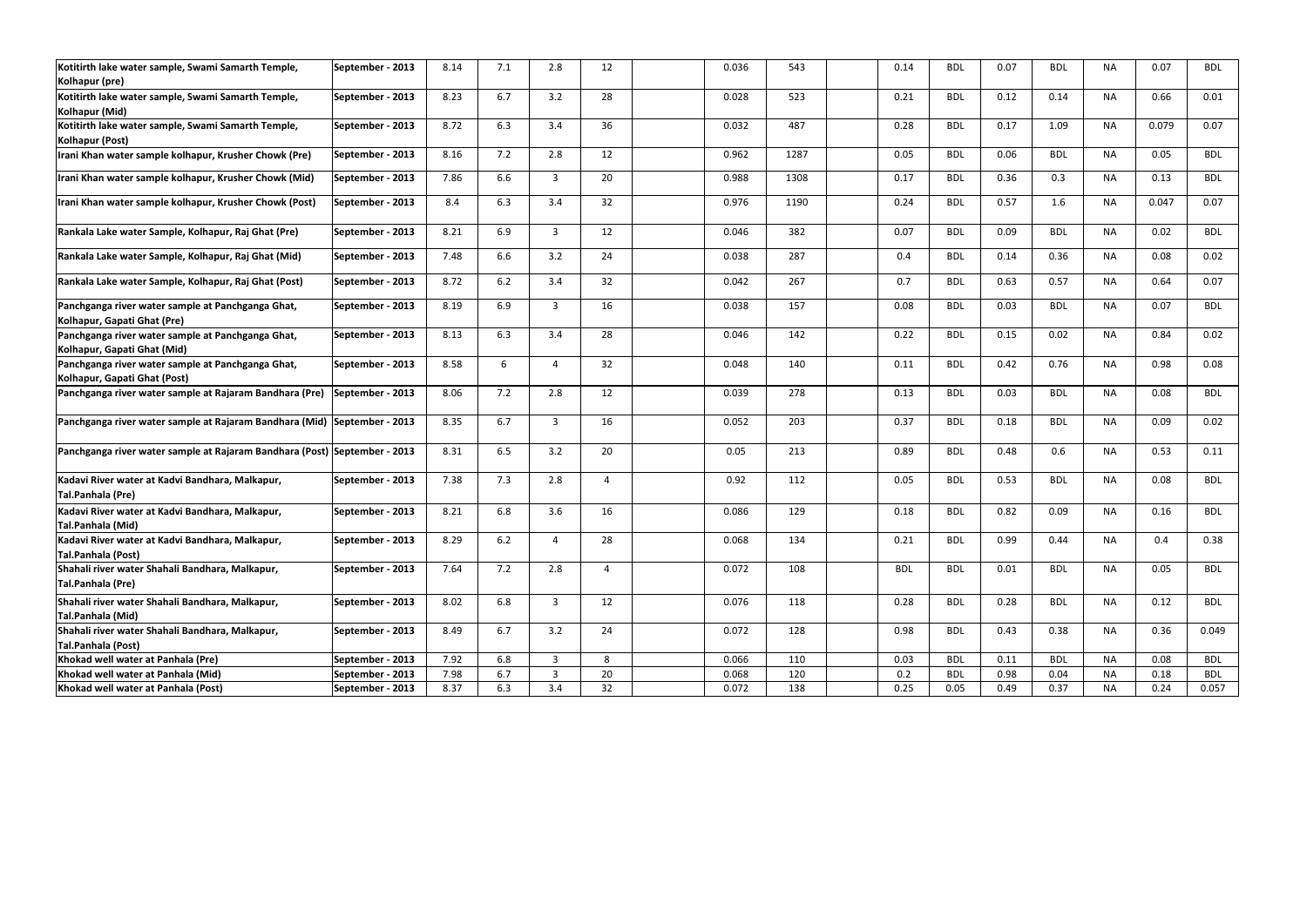|                                                                            |                      |      |                       |                         |                         |                                                     | <b>SRO- Dhule Water Quality Monitoring Ganesh Festival</b> |                                                            |                               |                   |                           |                       |                         |                |                       |                         |
|----------------------------------------------------------------------------|----------------------|------|-----------------------|-------------------------|-------------------------|-----------------------------------------------------|------------------------------------------------------------|------------------------------------------------------------|-------------------------------|-------------------|---------------------------|-----------------------|-------------------------|----------------|-----------------------|-------------------------|
| Name of station                                                            | <b>Sampling Date</b> | pH   | <b>D.O.</b><br>(mg/L) | <b>B.O.D.</b><br>(mg/L) | C.O.D.<br>$(mg/L)$ vity | <b>Conducti</b><br>$ $ (microse<br>$ men/cm\rangle$ | <b>Turbidity</b><br><b>NTU</b>                             | <b>Total</b><br>Disolved Solids<br><b>Solids</b><br>(mg/L) | <b>Total</b><br>$\mid$ (mg/L) | Cadmium<br>(mg/L) | <b>Chromium</b><br>(mg/L) | <b>Iron</b><br>(mg/L) | <b>Nickel</b><br>(mg/L) | Lead<br>(mg/L) | <b>Zinc</b><br>(mg/L) | <b>Copper</b><br>(mg/L) |
| Sakri Road. Tal./Dist. Dhule. (Mid-Ganesh<br>immersion)                    | September - 2013     | 8.75 | 5.5                   |                         | 32                      | $\hspace{0.1mm}-\hspace{0.1mm}-\hspace{0.1mm}$      | $\overline{\phantom{0}}$                                   | 210                                                        | $- -$                         | 0.014             | 0.051                     | <b>BDL</b>            | <b>BDL</b>              | <b>BDL</b>     | 0.014                 | <b>BDL</b>              |
| Nakane Dam, Sakri Road, Dhule. (Post-Ganesh<br>(immersion)                 | September - 2013     | 8.34 | 5.5                   |                         | 20.0                    |                                                     |                                                            | 270                                                        |                               | 0.015             | 0.017                     | <b>BDL</b>            | <b>BDL</b>              | <b>BDL</b>     | 0.057                 | <b>BDL</b>              |
| MIDC Dam, Near MIDC Awadhan Tal &<br>Dist.Dhule.<br>(Mid-Ganesh immersion) | September - 2013     | 8.85 | 5.2                   | 4.6                     | 20                      |                                                     |                                                            | 202                                                        |                               | 0.014             | 0.021                     | <b>BDL</b>            | <b>BDL</b>              | <b>BDL</b>     | 0.011                 | <b>BDL</b>              |
| MIDC Dam, Near MIDC Awadhan Tal &<br>Dist.Dhule. (Post-Ganesh immersion)   | September - 2013     | 8.12 | 5.3                   | 4.6                     | 20                      |                                                     |                                                            | 290                                                        |                               | 0.016             | 0.011                     | <b>BDL</b>            | <b>BDL</b>              | <b>BDL</b>     | 0.039                 | <b>BDL</b>              |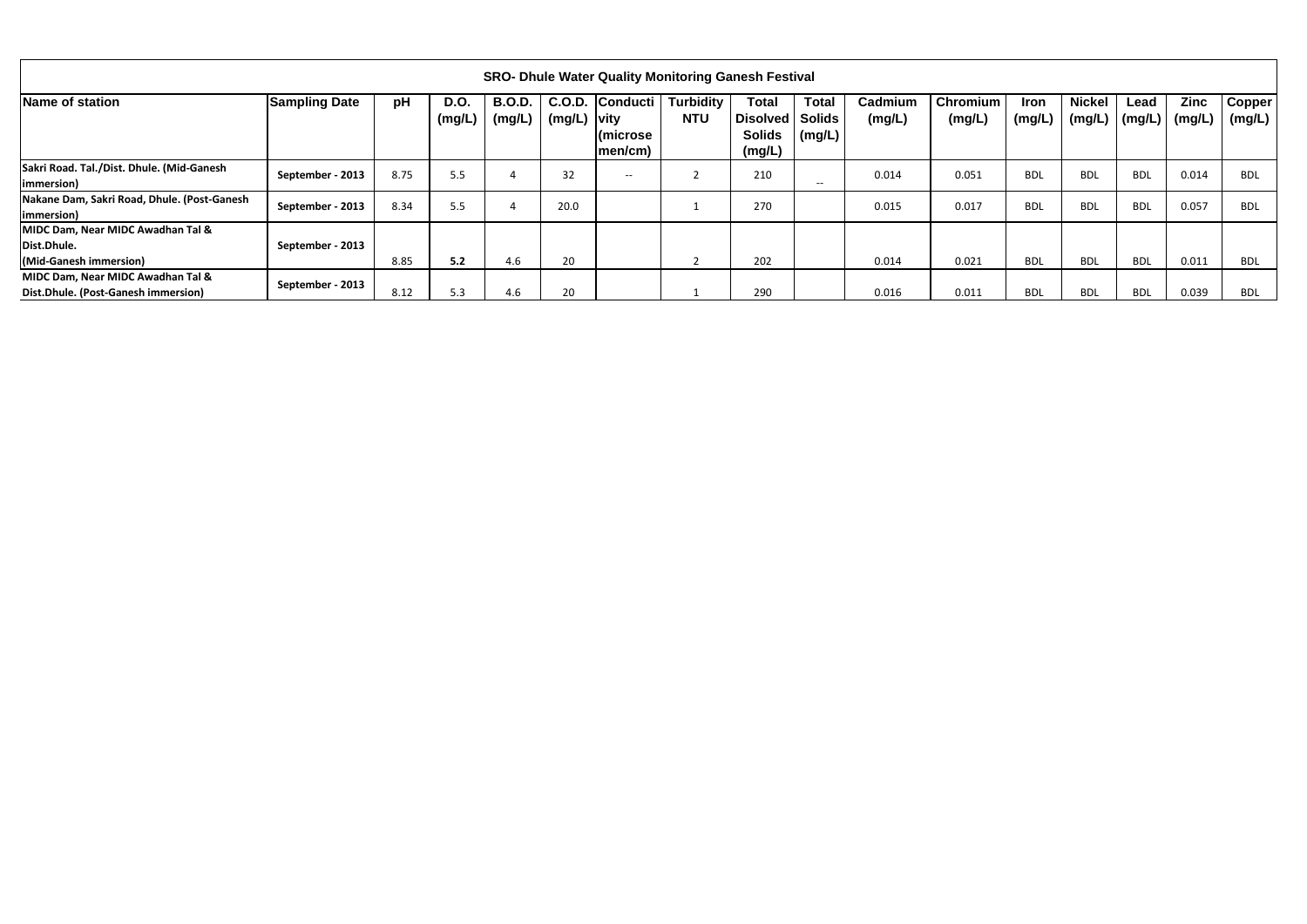| SRO- Nashik Water Quality Monitoring Ganesh Festival                             |                      |      |     |      |                                             |                                 |       |                                                                     |                                  |            |                                         |                |                         |                |                |                  |
|----------------------------------------------------------------------------------|----------------------|------|-----|------|---------------------------------------------|---------------------------------|-------|---------------------------------------------------------------------|----------------------------------|------------|-----------------------------------------|----------------|-------------------------|----------------|----------------|------------------|
| Name of station                                                                  | <b>Sampling Date</b> | рH   |     |      | D.O. (mg/L)   B.O.D. (mg/L)   C.O.D. (mg/L) | Conductivity<br>(microsemen/cm) | y NTU | <b>Total</b><br><b>Turbidit Disolved</b><br><b>Solids</b><br>(mg/L) | Total<br><b>Solids</b><br>(mg/L) |            | Cadmiu   Chromiu<br> m (mg/L)  m (mg/L) | Iron<br>(mg/L) | <b>Nickel</b><br>(mg/L) | Lead<br>(mg/L) | Zinc<br>(mg/L) | Copper<br>(mg/L) |
| Walde River At Devlaligaon, Nashik (Water body Waldevi river) (Pre)              | September - 2013     | 7.22 | 6.5 | 2.4  | 20                                          |                                 |       | 200                                                                 |                                  | <b>BDL</b> | 0.14                                    | <b>BDL</b>     | <b>BDL</b>              | <b>BDL</b>     | 0.007          | <b>BDL</b>       |
| Walde River At Devlaligaon Nashik (water body Waldevi River) (Mid)               | September - 2013     | 7.71 | 5.3 | 4.2  | 32                                          |                                 |       | 210                                                                 |                                  | 0.006      | 0.141                                   | <b>BDL</b>     | <b>BDL</b>              | 0.003          | 0.016          | <b>BDL</b>       |
| Walde River At Devlaligaon, Nashik (Water Body Waldevi River) (Post)             | September - 2013     | 7.95 | 5.2 | 4.6  | 32                                          |                                 |       | 310                                                                 |                                  | 0.015      | 0.086                                   | <b>BDL</b>     | <b>BDL</b>              | <b>BDL</b>     | 0.035          | <b>BDL</b>       |
| Goda River At Gandhi Talav Yashvant Maharaj Ground (water body Godavari) (Pre)   | September - 2013     | 6.61 | 4.5 | 8.5  | 36                                          |                                 |       | 337                                                                 |                                  | <b>BDL</b> | 0.077                                   | <b>BDL</b>     | <b>BDL</b>              | <b>BDL</b>     | 0.017          | <b>BDL</b>       |
| Goda River At Gandhi Talav yashvant Maharaj Ground. (Water Body Godavari) (Mid)  | September - 2013     | 7.67 | 3.7 | 11   | 40                                          |                                 |       | 370                                                                 |                                  | 0.014      | 0.126                                   | <b>BDL</b>     | <b>BDL</b>              | <b>BDL</b>     | 0.028          | <b>BDL</b>       |
| Goda River At Gandhi Talav Yashvant Maharaj Ground. (Water Body Godavari) (Post) | September - 2013     | 6.26 | 3.5 | 11.6 | 44                                          |                                 |       | 390                                                                 |                                  | 0.012      | 0.15                                    | <b>BDL</b>     | <b>BDL</b>              | <b>BDL</b>     | 0.02           | <b>BDL</b>       |
| Goda River At Tapovan, Nashik (Water Body Godavari) (Pre)                        | September - 2013     | 6.82 | 4.7 | 4.8  | 20                                          |                                 |       | 348                                                                 |                                  | <b>BDL</b> | 0.071                                   | <b>BDL</b>     | <b>BDL</b>              | <b>BDL</b>     | 0.037          | <b>BDL</b>       |
| Goda River At Tapovan, Nashik. (Water Body Godavari) (Mid)                       | September - 2013     | 7.6  | 4.2 | 6.8  | 32                                          |                                 |       | 410                                                                 |                                  | 0.003      | 0.146                                   | <b>BDL</b>     | <b>BDL</b>              | <b>BDL</b>     | 0.047          | <b>BDL</b>       |
| Goda River at Tapovan, Nashik (water body Godavari) (Post)                       | September - 2013     | 7.67 |     |      | 48                                          |                                 |       | 440                                                                 |                                  | 0.014      | 0.16                                    | <b>BDL</b>     | <b>BDL</b>              | <b>BDL</b>     | 0.001          | <b>BDL</b>       |
| Goda River At Chopada Lawns, Nashik (Water Body Godavari) (Pre)                  | September - 2013     | 6.94 | 5.7 | 3.6  | 28                                          |                                 |       | 306                                                                 |                                  | 0.006      | 0.11                                    | 0.006          | <b>BDL</b>              | <b>BDL</b>     | 0.029          | <b>BDL</b>       |
| Goda River At Chopada Lawns, Nashik. (Water Body Godavari) (Mid)                 | September - 2013     | 7.92 |     | 6.5  | 32                                          |                                 | 14    | 460                                                                 |                                  | 0.014      | 0.142                                   | <b>BDL</b>     | <b>BDL</b>              | <b>BDL</b>     | 0.27           | <b>BDL</b>       |
| Goda River At Chopada Lawns, Nashik (water body Godavari) (Post)                 | September - 2013     | 7.77 | 4.8 | 10.5 | 64                                          |                                 | 18    | 456                                                                 |                                  | 0.019      | 0.092                                   | <b>BDL</b>     | <b>BDL</b>              | <b>BDL</b>     | 0.021          | <b>BDL</b>       |
| Goda River At Someshwar, Nashik. (Water Body Godavari) (Pre)                     | September - 2013     | 6.83 | 6   | 2.8  | 16                                          |                                 |       | 288                                                                 |                                  | <b>BDL</b> | 0.1                                     | <b>BDL</b>     | <b>BDL</b>              | <b>BDL</b>     | 0.02           | <b>BDL</b>       |
| Goda River at Someshwar, Nashik. (water body Godavari) (Mid)                     | September - 2013     | 8.26 | 5.8 | 3.4  | 32                                          |                                 |       | 312                                                                 |                                  | 0.002      | 0.13                                    | <b>BDL</b>     | <b>BDL</b>              | 0.008          | 0.021          | <b>BDL</b>       |
| Goda River at Someshwar, Nashik (water body Godavari) (Post)                     | September - 2013     | 8.06 | 5.5 | 3.5  | 32                                          |                                 |       | 340                                                                 |                                  | 0.012      | 0.083                                   | <b>BDL</b>     | <b>BDL</b>              | <b>BDL</b>     | 0.015          | <b>BDL</b>       |
| Nasardi River At Untwadi Nashik (Water Body Godavari) (Pre)                      | September - 2013     | 7.08 | 5.5 | 8.5  | 28                                          |                                 |       | 370                                                                 |                                  | <b>BDL</b> | 0.159                                   | 0.004          | <b>BDL</b>              | <b>BDL</b>     | 0.035          | <b>BDL</b>       |
| Nasardi River at Untwadi, Nashik (water body Nasardi River) (Mid)                | September - 2013     | 7.54 | 4.7 | 14   | 32                                          |                                 |       | 528                                                                 |                                  | 0.005      | 0.206                                   | <b>BDL</b>     | <b>BDL</b>              | 0.024          | 0.032          | <b>BDL</b>       |
| Nasardi River At Untwadi Nashik. (water body Nasardi River) (Post)               | September - 2013     | 7.81 | 2.9 | 14.4 | 36                                          |                                 |       | 560                                                                 |                                  | 0.016      | 0.09                                    | <b>BDL</b>     | <b>BDL</b>              | <b>BDL</b>     | 0.009          | <b>BDL</b>       |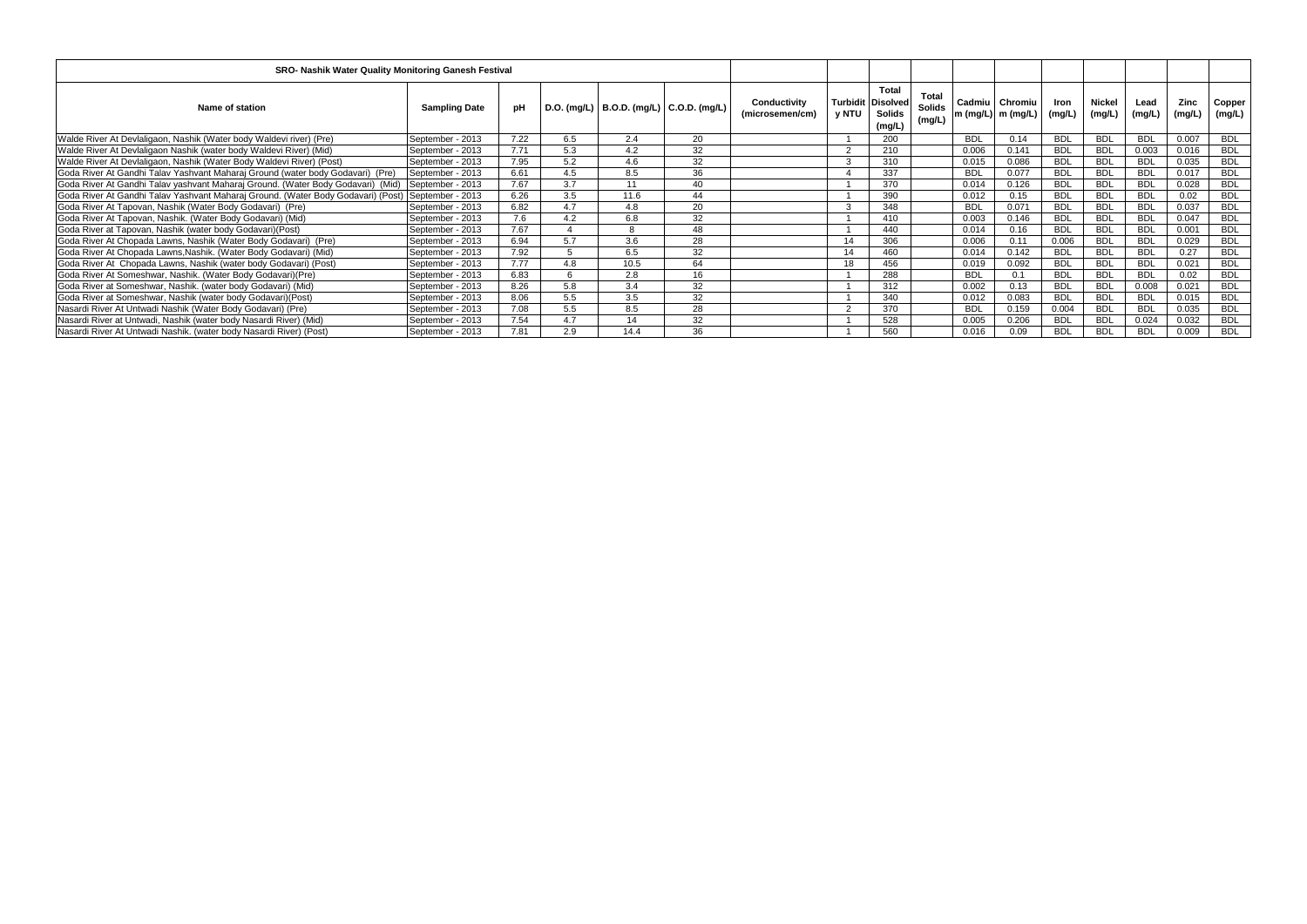|                                    |                      |      |                |                         |                        | <b>SRO- Pune 1 Water Quality Monitoring Ganesh Festival</b> |                                |                                                     |                                         |                   |                    |                       |                         |                |                       |                               |
|------------------------------------|----------------------|------|----------------|-------------------------|------------------------|-------------------------------------------------------------|--------------------------------|-----------------------------------------------------|-----------------------------------------|-------------------|--------------------|-----------------------|-------------------------|----------------|-----------------------|-------------------------------|
| Name of station                    | <b>Sampling Date</b> | pH   | D.O.<br>(mg/L) | <b>B.O.D.</b><br>(mg/L) | C.O.D.<br>(mg/L)  vity | <b>Conducti</b><br>l(microse_<br> men/cm)                   | <b>Turbidity</b><br><b>NTU</b> | Total<br><b>Disolved</b><br><b>Solids</b><br>(mg/L) | <b>Total</b><br><b>Solids</b><br>(mg/L) | Cadmium<br>(mg/L) | Chromium<br>(mg/L) | <b>Iron</b><br>(mg/L) | <b>Nickel</b><br>(mg/L) | Lead<br>(mg/L) | <b>Zinc</b><br>(mg/L) | Copper <sup>'</sup><br>(mg/L) |
| Mula River Aundh, Pune(Pre)        | September - 2013     | 8.18 | 5.17           | 9.6                     | 28.0                   |                                                             | 0.478                          | 288.0                                               |                                         | <b>BDL</b>        | <b>BDL</b>         | <b>BDL</b>            | <b>BDL</b>              | <b>BDL</b>     | <b>BDL</b>            | 0.023                         |
| Mula River Aundh, Pune(Post)       | September - 2013     | 9.16 | 4.84           | 18.0                    | 48.0                   |                                                             | 8.18                           | 242.0                                               |                                         | <b>BDL</b>        | <b>BDL</b>         | 0.634                 | 0.018                   | <b>BDL</b>     | 0.033                 | 0.080                         |
| Mula River Deccan, Pune(Pre)       | September - 2013     | 8.03 | 2.50           | 26.0                    | 84.0                   |                                                             | 0.988                          | 270.0                                               |                                         | <b>BDL</b>        | <b>BDL</b>         | <b>BDL</b>            | <b>BDL</b>              | <b>BDL</b>     | <b>BDL</b>            | 0.013                         |
| Mula River Deccan, Pune(Post)      | September - 2013     | 8.96 | 5.90           | 10.4                    | 28.0                   |                                                             | 0.975                          | 225.0                                               |                                         | <b>BDL</b>        | <b>BDL</b>         | 0.940                 | 0.017                   | <b>BDL</b>     | 0.257                 | 0.661                         |
| Mula River Vitthalwadi, Pune(Pre)  | September - 2013     | 7.97 | 2.88           | 32.0                    | 48.0                   |                                                             | 0.997                          | 284.0                                               |                                         | <b>BDL</b>        | <b>BDL</b>         | <b>BDL</b>            | <b>BDL</b>              | <b>BDL</b>     | 0.006                 | 0.006                         |
| Mula River Vitthalwadi, Pune(Post) | September - 2013     | 8.84 | 5.60           | 10.8                    | 32.0                   |                                                             | 0.691                          | 181.0                                               |                                         | <b>BDL</b>        | <b>BDL</b>         | 0.403                 | 0.014                   | <b>BDL</b>     | 0.165                 | 0.447                         |
| Mula River Bundgardan, Pune(Pre)   | September - 2013     | 7.80 | 3.62           | 24.0                    | 64.0                   |                                                             | 0.910                          | 279.0                                               |                                         | <b>BDL</b>        | <b>BDL</b>         | <b>BDL</b>            | <b>BDL</b>              | <b>BDL</b>     | <b>BDL</b>            | <b>BDL</b>                    |
| Mula River Bundgardan, Pune(Post)  | September - 2013     | 8.70 | 5.21           | 9.2                     | 24.0                   |                                                             | 1.070                          | 254.0                                               |                                         | <b>BDL</b>        | <b>BDL</b>         | 0.559                 | 0.013                   | <b>BDL</b>     | 0.234                 | 0.475                         |
| Mula River Mundhwa, Pune(Pre)      | September - 2013     | 7.79 | 4.86           | 11.6                    | 32.0                   |                                                             | 0.955                          | 274.0                                               |                                         | <b>BDL</b>        | <b>BDL</b>         | <b>BDL</b>            | <b>BDL</b>              | <b>BDL</b>     | 0.008                 | <b>BDL</b>                    |
| Mula River Mundhwa, Pune(Post)     | September - 2013     | 8.75 | 3.64           |                         | 52.0                   |                                                             | 1.97                           | 246.0                                               |                                         | <b>BDL</b>        | <b>BDL</b>         | 0.743                 | 0.013                   | <b>BDL</b>     | 0.596                 | 1.011                         |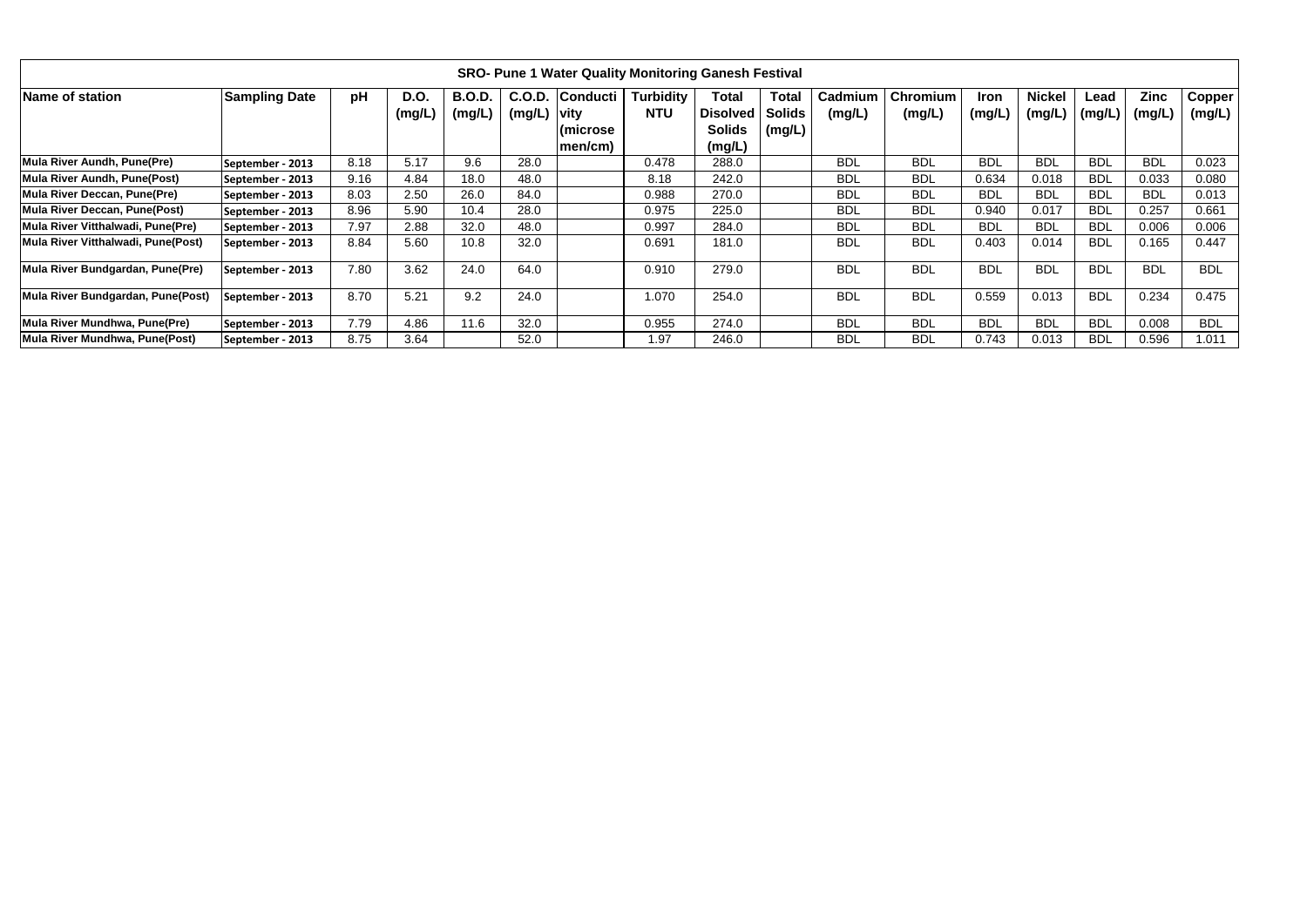|                                      |                      |      |                       |                         |                       | <b>SRO- Pune 2 Water Quality Monitoring Ganesh Festival</b> |                                |                                                            |                                         |                   |                    |                       |                         |                |                       |                         |
|--------------------------------------|----------------------|------|-----------------------|-------------------------|-----------------------|-------------------------------------------------------------|--------------------------------|------------------------------------------------------------|-----------------------------------------|-------------------|--------------------|-----------------------|-------------------------|----------------|-----------------------|-------------------------|
| Name of station                      | <b>Sampling Date</b> | рH   | <b>D.O.</b><br>(mg/L) | <b>B.O.D.</b><br>(mg/L) | C.O.D.<br>$(mg/L)$  y | <b>Conductivit</b><br>(microseme)<br>n/cm)                  | <b>Turbidity</b><br><b>NTU</b> | <b>Total</b><br><b>Disolved</b><br><b>Solids</b><br>(mg/L) | <b>Total</b><br><b>Solids</b><br>(mg/L) | Cadmium<br>(mg/L) | Chromium<br>(mg/L) | <b>Iron</b><br>(mg/L) | <b>Nickel</b><br>(mg/L) | Lead<br>(mg/L) | <b>Zinc</b><br>(mg/L) | <b>Copper</b><br>(mg/L) |
| Mula River at Sainath Temple(Pre)    | September - 2013     | 7.92 | 5.80                  | 4.6                     | 16.0                  |                                                             | 0.879                          | 338.0                                                      |                                         | <b>BDL</b>        | <b>BDL</b>         | <b>BDL</b>            | <b>BDL</b>              | <b>BDL</b>     | 0.008                 | <b>BDL</b>              |
| Mula River at Sainath Temple(Mid)    | September - 2013     | 7.65 | 5.03                  | 7.4                     | 20.0                  |                                                             | 0.614                          | 223.0                                                      |                                         | <b>BDL</b>        | <b>BDL</b>         | <b>BDL</b>            | <b>BDL</b>              | <b>BDL</b>     | <b>BDL</b>            | <b>BDL</b>              |
| Mula River at Sainath Temple(Mid)    | September - 2013     | 7.65 | 5.76                  | 4.2                     | 16.0                  |                                                             | 21.7                           | 170.0                                                      |                                         | <b>BDL</b>        | <b>BDL</b>         | 0.009                 | <b>BDL</b>              | <b>BDL</b>     | 0.042                 | <b>BDL</b>              |
| Mula River at Sainath Temple(Mid)    | September - 2013     | 9.15 | 4.69                  | 11.8                    | 32.0                  |                                                             | 1.37                           | 188.0                                                      |                                         | <b>BDL</b>        | <b>BDL</b>         | 0.699                 | 0.019                   | <b>BDL</b>     | 0.006                 | 0.115                   |
| Mula River, Holkar Bridge, Pune(Pre) | September - 2013     | 8.18 | 2.39                  | 28.0                    | 72.0                  |                                                             | 0.478                          | 370.0                                                      |                                         | 0.002             | <b>BDL</b>         | <b>BDL</b>            | <b>BDL</b>              | <b>BDL</b>     | 0.009                 | <b>BDL</b>              |
| Mula River, Holkar Bridge, Pune(Mid) | September - 2013     | 7.68 | 5.88                  | 5.8                     | 16.0                  |                                                             | 0.548                          | 225.0                                                      |                                         | <b>BDL</b>        | <b>BDL</b>         | <b>BDL</b>            | <b>BDL</b>              | <b>BDL</b>     | <b>BDL</b>            | <b>BDL</b>              |
| Mula River, Holkar Bridge, Pune(Mid) | September - 2013     | 7.61 | 4.60                  | 5.6                     | 24.0                  |                                                             | 20.8                           | 172.0                                                      |                                         | <b>BDL</b>        | <b>BDL</b>         | 0.032                 | <b>BDL</b>              | <b>BDL</b>     | 0.019                 | <b>BDL</b>              |
| Mula River, Holkar Bridge, Pune(Mid) | September - 2013     | 8.98 | 5.76                  | 10.4                    | 28.0                  |                                                             | 1.57                           | 208.0                                                      |                                         | <b>BDL</b>        | <b>BDL</b>         | 1.564                 | 0.024                   | <b>BDL</b>     | 0.019                 | 0.139                   |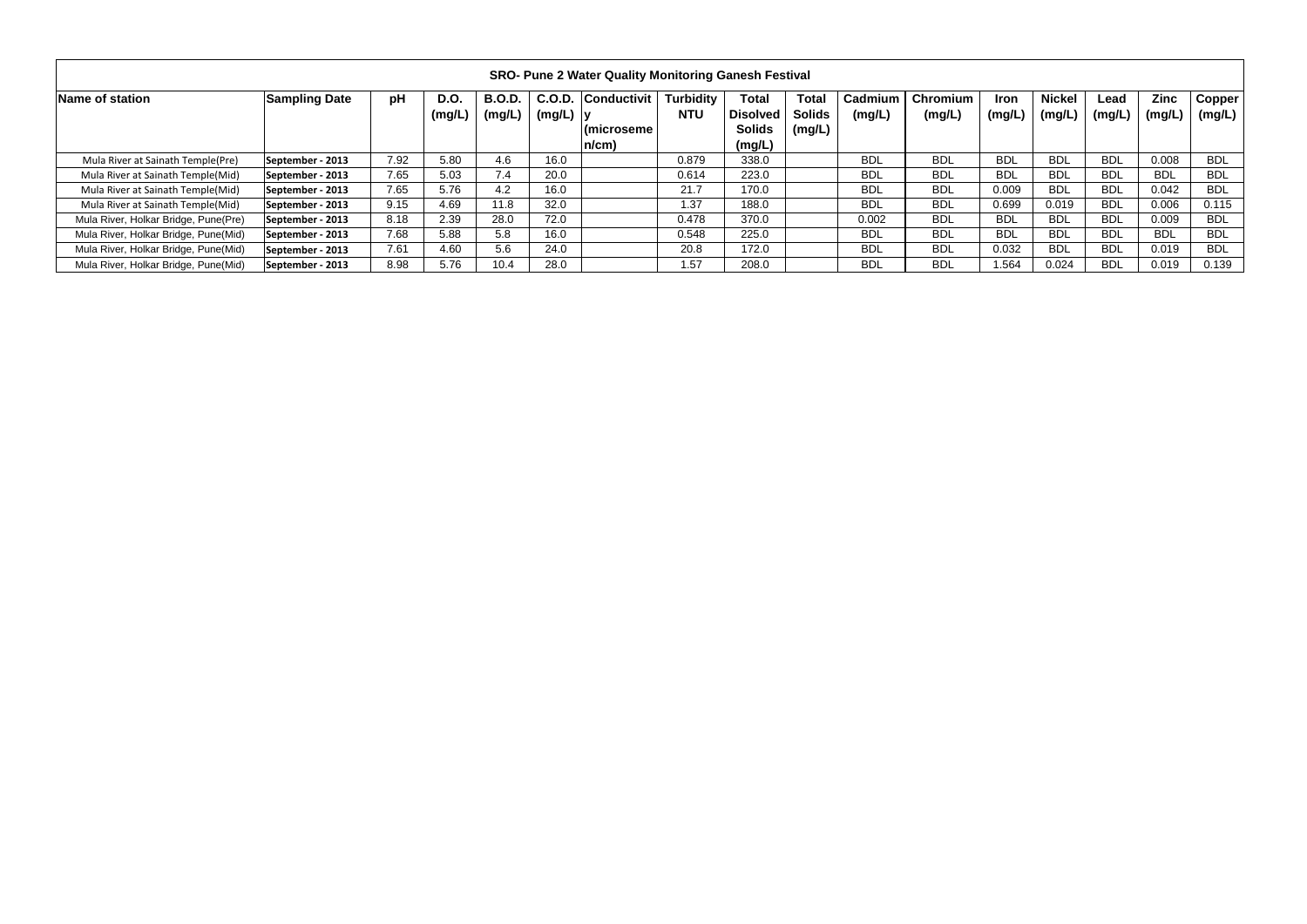|                                                        |                      |      |                       |                         |             | <b>SRO-Satara Water Quality Monitoring Ganesh Festival</b> |            |                                                            |                                         |                   |                    |                |                         |                |                       |                  |
|--------------------------------------------------------|----------------------|------|-----------------------|-------------------------|-------------|------------------------------------------------------------|------------|------------------------------------------------------------|-----------------------------------------|-------------------|--------------------|----------------|-------------------------|----------------|-----------------------|------------------|
| Name of station                                        | <b>Sampling Date</b> | pH   | <b>D.O.</b><br>(mg/L) | <b>B.O.D.</b><br>(mg/L) | $(mg/L)$  y | C.O.D. Conductivit Turbidity<br>(microseme)<br>$n/cm$ )    | <b>NTU</b> | <b>Total</b><br><b>Disolved</b><br><b>Solids</b><br>(mg/L) | <b>Total</b><br><b>Solids</b><br>(mg/L) | Cadmium<br>(mg/L) | Chromium<br>(mg/L) | Iron<br>(mg/L) | <b>Nickel</b><br>(mg/L) | Lead<br>(mg/L) | <b>Zinc</b><br>(mg/L) | Copper<br>(mg/L) |
| Mangalwar Tale, Mangalwar Peth, Satara(Pre)            | September - 2013     | 8.28 | 5.66                  | 4.2                     | 12.0        |                                                            | 0.311      | 524.0                                                      |                                         | <b>BDL</b>        | <b>BDL</b>         | <b>BDL</b>     | <b>BDL</b>              | <b>BDL</b>     | 0.009                 | <b>BDL</b>       |
| Mangalwar Tale, Mangalwar Peth, Satara(Mid)            | September - 2013     | 7.71 | 4.68                  | 14.0                    | 40.0        |                                                            | 0.965      | 539.0                                                      |                                         | <b>BDL</b>        | <b>BDL</b>         | <b>BDL</b>     | <b>BDL</b>              | <b>BDL</b>     | 0.045                 | <b>BDL</b>       |
| Mangalwar Tale, Mangalwar Peth, Satara(Post)           | September - 2013     | 7.72 | 5.60                  | 9.4                     | 24.0        |                                                            | 1.59       | 638.0                                                      |                                         | <b>BDL</b>        | <b>BDL</b>         | 0.041          | <b>BDL</b>              | <b>BDL</b>     | 0.031                 | <b>BDL</b>       |
| Moti Tale, Bhavani Peth, Satara (Pre)                  | September - 2013     | 8.17 | 5.32                  | 4.8                     | 20.0        |                                                            | 0.254      | 132.0                                                      |                                         | <b>BDL</b>        | <b>BDL</b>         | <b>BDL</b>     | <b>BDL</b>              | 0.09           | 0.008                 | <b>BDL</b>       |
| Moti Tale, Bhavani Peth, Satara (Mid)                  | September - 2013     | 8.07 | 5.16                  | 12.8                    | 36.0        |                                                            | 1.70       | 472.0                                                      |                                         | <b>BDL</b>        | <b>BDL</b>         | <b>BDL</b>     | <b>BDL</b>              | 0.006          | 0.032                 | <b>BDL</b>       |
| Moti Tale, Bhavani Peth, Satara (Post)                 | September - 2013     | 7.89 | 5.74                  | 7.4                     | 20.0        |                                                            | 1.55       | 477.0                                                      |                                         | <b>BDL</b>        | <b>BDL</b>         | 0.005          | <b>BDL</b>              | <b>BDL</b>     | 0.020                 | <b>BDL</b>       |
| Phutake Tale, Shaniwar Peth, Satara(Pre)               | September - 2013     | 8.2  | 5.16                  | 5.4                     | 24.0        |                                                            | 0.967      | 544.0                                                      |                                         | <b>BDL</b>        | <b>BDL</b>         | <b>BDL</b>     | <b>BDL</b>              | 0.012          | <b>BDL</b>            | <b>BDL</b>       |
| Phutake Tale, Shaniwar Peth, Satara (Mid)              | September - 2013     | 7.96 | 1.83                  | 40.0                    | 116.0       |                                                            | 3.25       | 192.0                                                      |                                         | <b>BDL</b>        | <b>BDL</b>         | <b>BDL</b>     | <b>BDL</b>              | 0.002          | 0.019                 | <b>BDL</b>       |
| Phutake Tale, Shaniwar Peth, Satara (Post)             | September - 2013     | 7.65 | 5.36                  | 11.8                    | 32.0        |                                                            | 1.870      | 594.0                                                      |                                         | <b>BDL</b>        | <b>BDL</b>         | 0.008          | <b>BDL</b>              | <b>BDL</b>     | 0.018                 | <b>BDL</b>       |
| Hate Tale, Malhar Peth, Satara (Pre)                   | September - 2013     | 8.2  | 4.76                  | 10.8                    | 36.0        |                                                            | 0.941      | 455.0                                                      |                                         | <b>BDL</b>        | <b>BDL</b>         | <b>BDL</b>     | <b>BDL</b>              | <b>BDL</b>     | 0.012                 | <b>BDL</b>       |
| Hate Tale, Malhar Peth, Satara (Mid))                  | September - 2013     | 7.91 | 4.46                  | 16.0                    | 44.0        |                                                            | 1.52       | 220.0                                                      |                                         | <b>BDL</b>        | <b>BDL</b>         | 0.075          | <b>BDL</b>              | <b>BDL</b>     | 0.019                 | <b>BDL</b>       |
| Hate Tale, Malhar Peth, Satara (Post)                  | September - 2013     | 7.58 | 4.64                  | 10.8                    | 32.0        |                                                            | 0.7        | 317.0                                                      |                                         | <b>BDL</b>        | <b>BDL</b>         | <b>BDL</b>     | <b>BDL</b>              | <b>BDL</b>     | <b>BDL</b>            | <b>BDL</b>       |
| Mahadare Tale, A/P-Mahadare, Tal & Dist-Satara(pre)    | September - 2013     | 7.9  | 5.39                  | 5.6                     | 16.0        |                                                            | 0.459      | 592.0                                                      |                                         | <b>BDL</b>        | <b>BDL</b>         | <b>BDL</b>     | <b>BDL</b>              | <b>BDL</b>     | <b>BDL</b>            | 0.029            |
| Mahadare Tale, A/P-Mahadare, Tal & Dist-Satara(Mid)    | September - 2013     | 8.19 | 4.63                  | 14.0                    | 40.0        |                                                            | 0.553      | 155.0                                                      |                                         | <b>BDL</b>        | <b>BDL</b>         | 0.080          | <b>BDL</b>              | <b>BDL</b>     | 0.024                 | <b>BDL</b>       |
| Mahadare Tale, A/P-Mahadare, Tal & Dist-Satara (post)  | September - 2013     | 8.11 | 5.80                  | 3.8                     | 12.0        |                                                            | 0.586      | 151.0                                                      |                                         | <b>BDL</b>        | <b>BDL</b>         | 0.006          | <b>BDL</b>              | <b>BDL</b>     | 0.006                 | <b>BDL</b>       |
| Krishna River, A/P-Karad, Tal-Karad, Dist-Satara(Pre)  | September - 2013     | 7.36 | 5.78                  | 4.0                     | 12.0        |                                                            | 0.43       | 104.0                                                      |                                         | <b>BDL</b>        | <b>BDL</b>         | <b>BDL</b>     | <b>BDL</b>              | <b>BDL</b>     | <b>BDI</b>            | <b>BDL</b>       |
| Krishna River, A/P-Karad, Tal-Karad, Dist-Satara(Mid)  | September - 2013     | 7.87 | 4.82                  | 8.6                     | 24.0        |                                                            | 63.1       | 182.0                                                      |                                         | <b>BDL</b>        | <b>BDL</b>         | <b>BDL</b>     | 0.011                   | <b>BDL</b>     | 0.032                 | <b>BDL</b>       |
| Krishna River, A/P-Karad, Tal-Karad, Dist-Satara(Post) | September - 2013     | 8.31 | 5.6                   | 8.4                     | 24.0        |                                                            | 6.8        | 135.0                                                      |                                         | <b>BDL</b>        | <b>BDL</b>         | 0.036          | <b>BDL</b>              | <b>BDL</b>     | <b>BDL</b>            | <b>BDL</b>       |
| Krishna River, A/P-Mahuli, Tal & Dist-Satara(Pre)      | September - 2013     | 8.46 | 5.82                  | 4.8                     | 16.0        |                                                            | 0.213      | 259.0                                                      |                                         | <b>BDL</b>        | <b>BDL</b>         | <b>BDL</b>     | <b>BDL</b>              | <b>BDL</b>     | <b>BDL</b>            | <b>BDL</b>       |
| Krishna River, A/P-Mahuli, Tal & Dist-Satara(Mid)      | September - 2013     | 7.89 | 5.70                  | 3.6                     | 8.0         |                                                            | 13.0       | 214.0                                                      |                                         | <b>BDL</b>        | <b>BDL</b>         | <b>BDL</b>     | 0.012                   | <b>BDL</b>     | 0.024                 | <b>BDL</b>       |
| Krishna River, A/P-Mahuli, Tal & Dist-Satara(Post)     | September - 2013     | 8.22 | 5.20                  | 8.6                     | 28.0        |                                                            | 16.2       | 179.0                                                      |                                         | <b>BDL</b>        | <b>BDL</b>         | <b>BDL</b>     | <b>BDL</b>              | <b>BDL</b>     | <b>BDL</b>            | <b>BDL</b>       |
| Krishna River, A/P-Wai, Tal-Wai, Dist-Satara(Pre)      | September - 2013     | 8.68 | 5.76                  | 4.6                     | 16.0        |                                                            | 0.227      | 192.0                                                      |                                         | <b>BDL</b>        | <b>BDL</b>         | <b>BDL</b>     | <b>BDL</b>              | <b>BDL</b>     | 0.007                 | <b>BDL</b>       |
| Krishna River, A/P-Wai, Tal-Wai, Dist-Satara(Mid)      | September - 2013     | 7.89 | 5.84                  | 4.6                     | 24.0        |                                                            | 40.5       | 190.0                                                      |                                         | <b>BDL</b>        | <b>BDL</b>         | <b>BDL</b>     | <b>BDL</b>              | <b>BDL</b>     | 0.019                 | <b>BDL</b>       |
| Krishna River, A/P-Wai, Tal-Wai, Dist-Satara(Post)     | September - 2013     | 8.23 | 5.76                  | 4.6                     | 12.0        |                                                            | 0.9        | 120.0                                                      |                                         | <b>BDL</b>        | <b>BDL</b>         | 0.023          | <b>BDL</b>              | <b>BDL</b>     | <b>BDL</b>            | <b>BDL</b>       |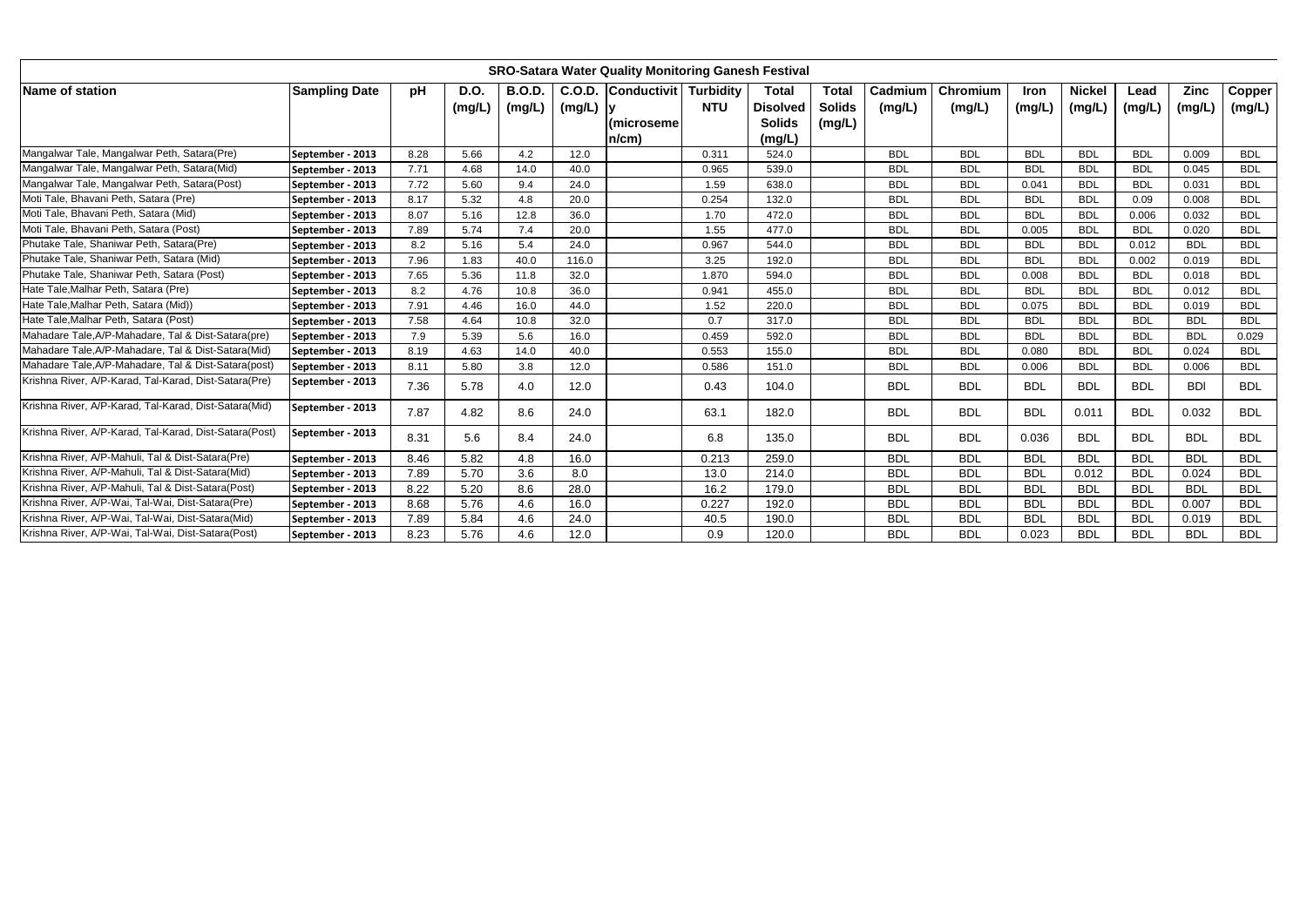|                                                |                      |     |                       |                         |             | <b>SRO-Taloja Water Quality Monitoring Ganesh Festival</b>    |            |                                                            |                                  |                     |                    |                       |                         |                |                       |                  |
|------------------------------------------------|----------------------|-----|-----------------------|-------------------------|-------------|---------------------------------------------------------------|------------|------------------------------------------------------------|----------------------------------|---------------------|--------------------|-----------------------|-------------------------|----------------|-----------------------|------------------|
| Name of station                                | <b>Sampling Date</b> | pH  | <b>D.O.</b><br>(mg/L) | <b>B.O.D.</b><br>(mg/L) | $(mg/L)$  y | C.O.D. Conductivit Turbidity<br><b>Imicroseme</b><br>$n/cm$ ) | <b>NTU</b> | <b>Total</b><br><b>Disolved</b><br><b>Solids</b><br>(mg/L) | <b>Total</b><br>Solids<br>(mg/L) | Cadmium I<br>(mg/L) | Chromium<br>(mg/L) | <b>Iron</b><br>(mg/L) | <b>Nickel</b><br>(mg/L) | Lead<br>(mg/L, | <b>Zinc</b><br>(mg/L) | Copper<br>(mg/L) |
| Kasardi River, Ganesh Ghat, MIDC Taloja (Pre)  | September - 2013     | 7.7 | 6.5                   | 4.0                     | 24.0        |                                                               | 1.0        | 269.0                                                      |                                  | <b>BDL</b>          | 0.10               | 0.02                  | <b>BDL</b>              | <b>BDL</b>     | <b>BDL</b>            | <b>BDL</b>       |
| Kasardi River, Ganesh Ghat, MIDC Taloja (Post) | September - 2013     | 7.2 | 5.3                   | 12.0                    | 32.0        |                                                               | 1.0        | 327.0                                                      |                                  | <b>BDL</b>          | <b>BDL</b>         | <b>BDL</b>            | <b>BDL</b>              | <b>BDL</b>     | <b>BDL</b>            | <b>BDL</b>       |
| Jasai Lake, Tal- Uran (Pre)                    | September - 2013     | 7.7 | 6.6                   | 3.6                     | 12.0        |                                                               | 0.8        | 80.0                                                       |                                  | <b>BDL</b>          | <b>BDL</b>         | 0.98                  | <b>BDL</b>              | <b>BDL</b>     | <b>BDL</b>            | <b>BDL</b>       |
| Jasai Lake, Tal- Uran (Post)                   | September - 2013     | 7.0 | 6.6                   | 4.0                     | 16.0        |                                                               | 0.2        | 225.0                                                      |                                  | <b>BDL</b>          | <b>BDL</b>         | BDL                   | <b>BDL</b>              | 0.07           | 0.10                  | <b>BDL</b>       |
| Vimla Lake, Tal- Uran (Pre)                    | September - 2013     | 8.1 | 6.4                   | 4.0                     | 28.0        |                                                               | 1.0        | 384.0                                                      |                                  | <b>BDL</b>          | <b>BDL</b>         | <b>BDL</b>            | <b>BDL</b>              | <b>BDL</b>     | <b>BDL</b>            | <b>BDL</b>       |
| Vimla Lake, Tal- Uran (Post)                   | September - 2013     | 7.8 |                       | 3.6                     | 28.0        |                                                               | 1.0        | 393.0                                                      |                                  | <b>BDL</b>          | <b>BDL</b>         | <b>BDL</b>            | <b>BDL</b>              | <b>BDL</b>     | <b>BDL</b>            | <b>BDL</b>       |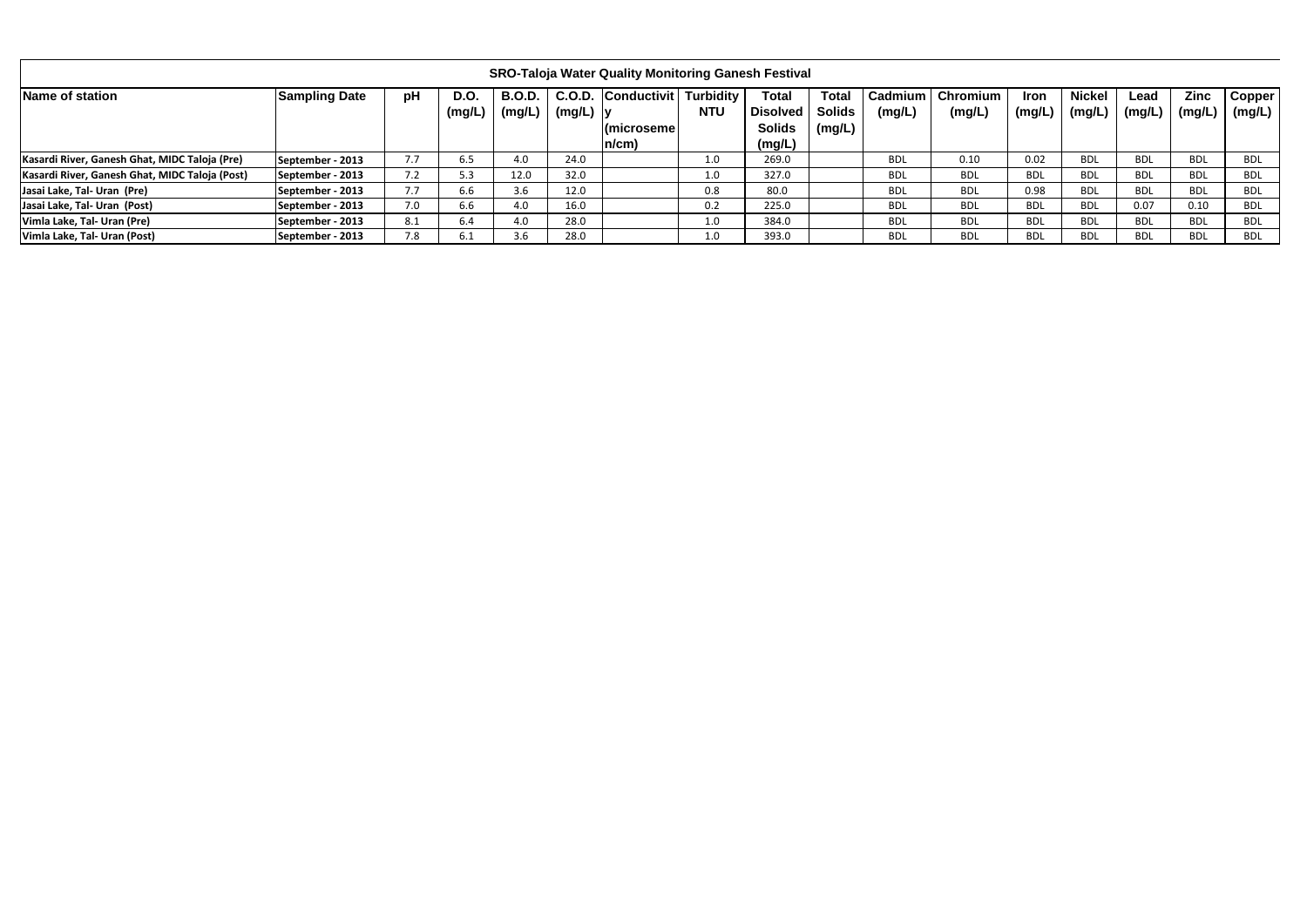|                                    |                      |                          |               |                                    |             | <b>SRO-Raigad Water Quality Monitoring Ganesh Festival</b> |                         |                          |                        |                          |                      |                       |                        |                |                |                         |
|------------------------------------|----------------------|--------------------------|---------------|------------------------------------|-------------|------------------------------------------------------------|-------------------------|--------------------------|------------------------|--------------------------|----------------------|-----------------------|------------------------|----------------|----------------|-------------------------|
| Name of station                    | <b>Sampling Date</b> | рH                       | D.O<br>(mg/L) | <b>B.O.D.</b><br>$\mathsf{(mg/L)}$ | $(mg/L)$  y | C.O.D. Conductivit   Turbidity                             | <b>NTU</b>              | <b>Total</b><br>Disolved | <b>Total</b><br>Solids | <b>Cadmium</b><br>(mg/L) | Chromium  <br>(mg/L) | <b>Iron</b><br>(mg/L) | <b>Nickel</b><br>mg/L, | Lead<br>(mg/L) | Zinc<br>(mg/L) | <b>Copper</b><br>(mg/L) |
|                                    |                      |                          |               |                                    |             | (microsemel<br>$n/cm$ )                                    |                         | <b>Solids</b><br>'mg/L)  | (mg/L)                 |                          |                      |                       |                        |                |                |                         |
| Arebian Sea at Alibag Beach (Pre)  | September - 2013     | 7.7                      | 4.8           | 7.0                                | 56          |                                                            | 2.0                     | 4592                     |                        | <b>BDL</b>               | <b>BDL</b>           | <b>BDL</b>            | <b>BDL</b>             | <b>BDL</b>     | BDL            | BDL                     |
| Arebian Sea at Alibag Beach (Post) | September - 2013     | $\overline{\phantom{a}}$ | 3.6           |                                    | 108         |                                                            | $\mathsf{L}.\mathsf{L}$ | 4860                     |                        | 0.01                     | <b>BDL</b>           | 0.06                  | <b>BDL</b>             | <b>BDL</b>     | BDL            | BDL                     |
| Arebian Sea at Khim Beach (Pre)    | September - 2013     | 7.7                      | 4.4           | 6.0                                | 40          |                                                            | 2.2                     | 4614                     |                        | <b>BDL</b>               | <b>BDL</b>           | <b>BDL</b>            | <b>BDL</b>             | <b>BDL</b>     | <b>BDL</b>     | BDL                     |
| Arebian Sea at Khim Beach (Post)   | September - 2013     |                          | 3.90          | 9.0                                | 100         |                                                            | 2.9                     | 5104                     |                        | 0.02                     | <b>BDL</b>           | 0.02                  | <b>BDL</b>             | <b>BDL</b>     | <b>BDL</b>     | BDL                     |